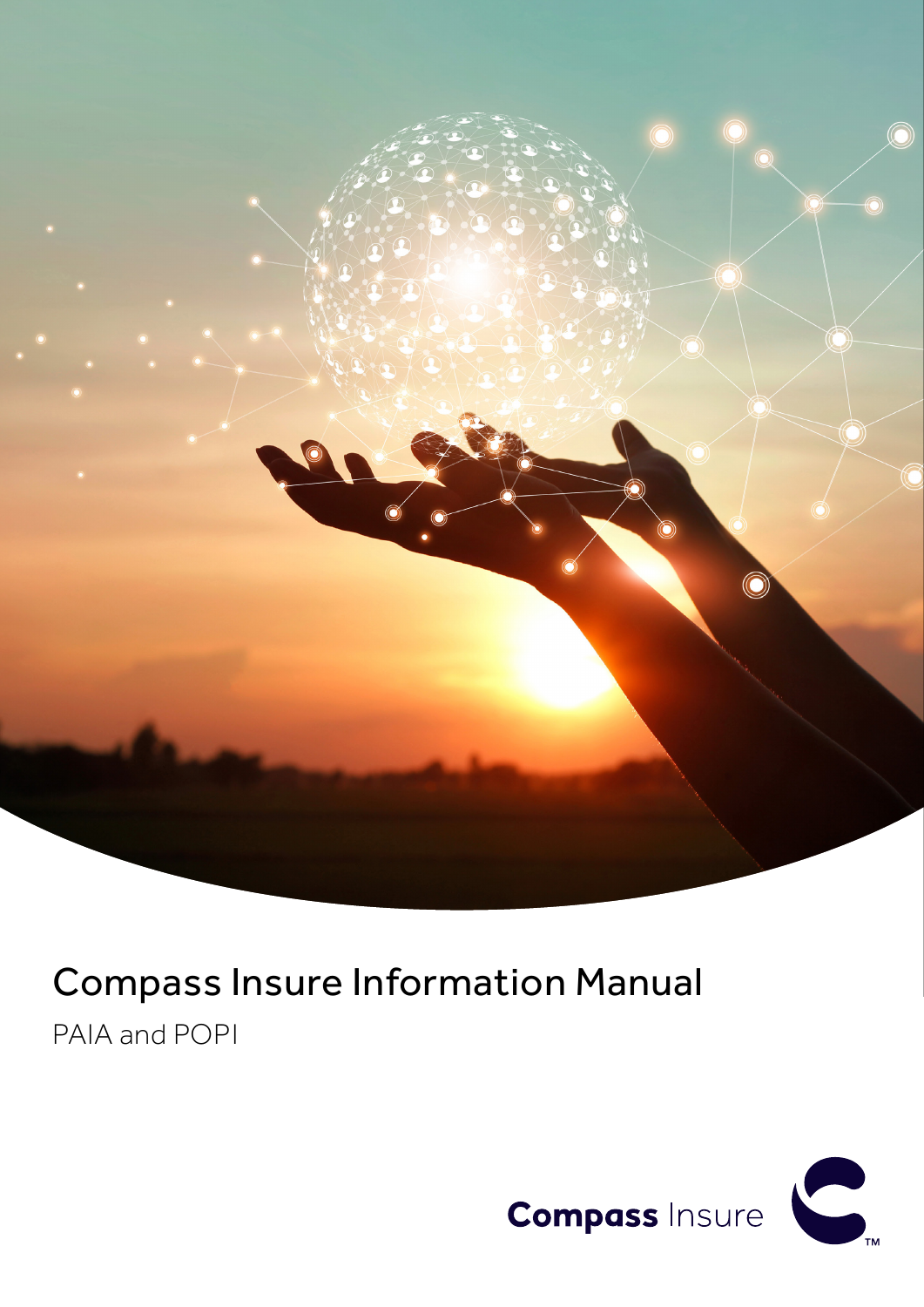

# Table of contents

| 1.  | <b>Purpose of the manual</b>                                    | $\overline{\mathbf{3}}$ |
|-----|-----------------------------------------------------------------|-------------------------|
| 2.  | <b>Definitions</b>                                              | $\overline{\mathbf{3}}$ |
| 3.  | <b>Introduction to Compass Insure</b>                           | 4                       |
| 4.  | <b>Contact details</b>                                          | 4                       |
| 5.  | Who may request access to information                           | 4                       |
| 6.  | Policy with regard to confidentiality and access to information | 5                       |
| 7.  | Grounds for refusal to grant access to records                  | 5                       |
| 8.  | The request procedure                                           | 5                       |
| 9.  | Categories of records held by the company                       | $6\phantom{1}6$         |
| 10. | Categories of records that are available without request        | $6\phantom{1}6$         |
| 11. | <b>Processing of personal information</b>                       | $6\phantom{1}6$         |
| 12. | Categories of data subjects and their personal information      | $\overline{7}$          |
| 13. | Categories of recipients processing the personal information    | 8                       |
|     | <b>Version control</b>                                          | 8                       |
|     | <b>Appendix A - Prescribed fee schedule</b>                     | 8                       |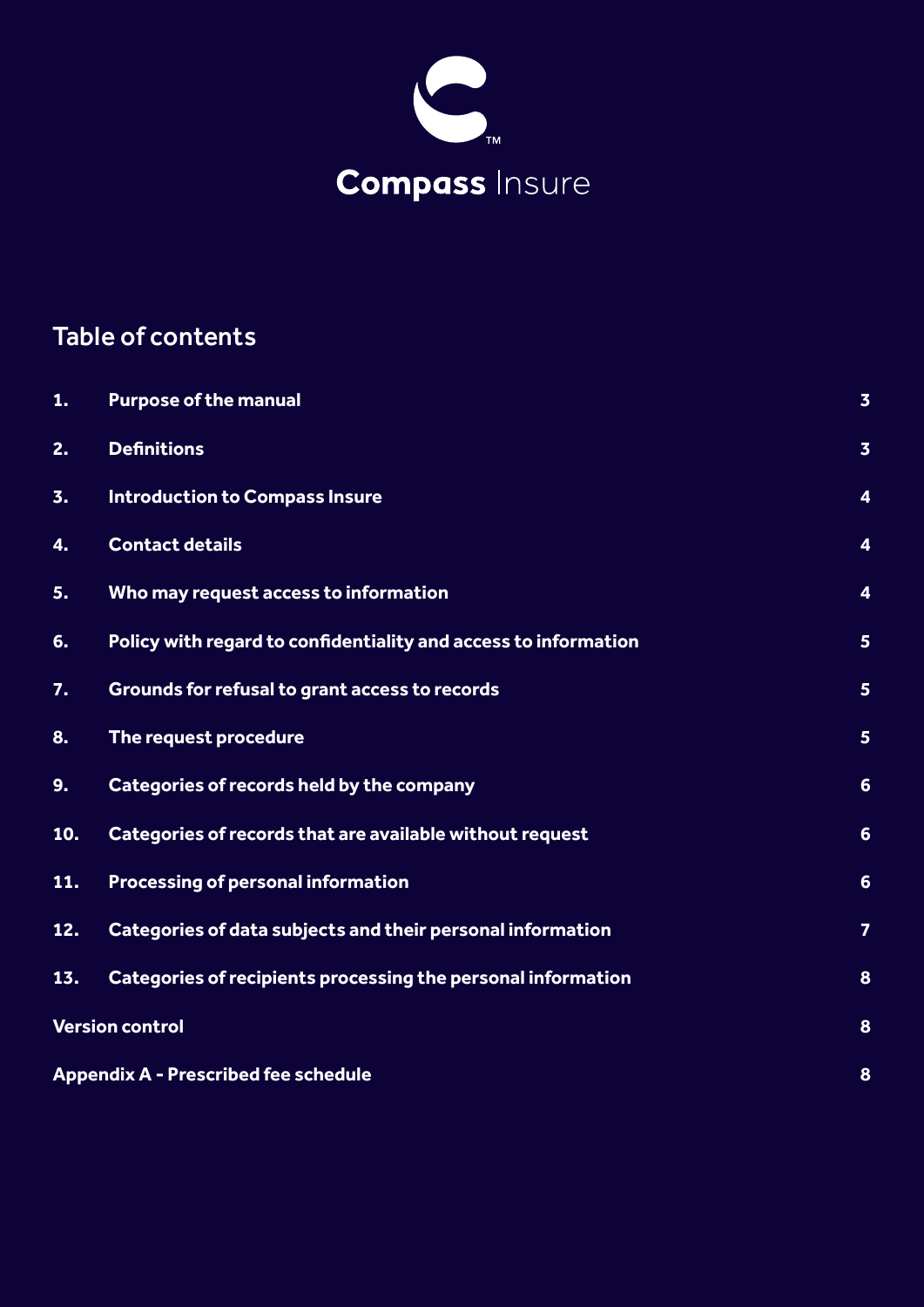

# <span id="page-2-0"></span>Information Manual

As prescribed by the provisions of The Promotion Of Access To Information Act, 2000 and The Protection Of Personal Information Act, 2013.

#### **1. Purpose of the manual**

#### This Manual

- 1.1. for the purposes of PAIA, details the procedure to be followed by a Requester and the manner in which a Request for Access will be facilitated; and
- 1.2. for the purposes of POPIA, amongst other things, details the purpose for which Personal Information may be processed; a description of the categories of Data Subjects for whom the Company Processes Personal Information as well as the categories of Personal Information relating to such Data Subjects; and the recipients to whom Personal Information may be supplied.

#### **2. Definitions**

- 2.1. **Company** means Compass Insurance Company Limited ("Compass Insure"), registration number 1994/003010/06, a company duly registered and incorporated with limited liability in accordance with the company laws of the Republic of South Africa and having its registered place of business situated at 5th Floor, 90 Rivonia Road, Sandton, Gauteng, Republic of South Africa;
- 2.2. **Conditions for Lawful Processing** means the conditions for the lawful processing of Personal Information as fully set out in chapter 3 of POPIA;
- 2.3. **Constitution** means the Constitution of the Republic of South Africa, 1996;
- 2.4. **Customer** refers to any natural or juristic person that received or receives services from the Company;
- 2.5. **Data Subject** has the meaning ascribed thereto in section 1 of POPIA;
- 2.6. **Head of the Company** means the "head" as defined in section 1 of PAIA and referred to under the Contact Details in clause 4;
- 2.7. **Information Officer** means the Company's appointed Information Officer as referred to under the Contact Details in clause 4;
- 2.8. **Manual** means this manual prepared in accordance with section 51 of PAIA and regulation 4(1) (d) of the POPIA Regulations;
- 2.9. **PAIA** means the Promotion of Access to Information Act, 2000;
- 2.10. **Personal Information** has the meaning ascribed thereto in section 1 of POPIA;
- 2.11. **Personnel** refers to any person who works for, or provides services to or on behalf of the Company, and receives or is entitled to receive remuneration and any other person who assists in carrying out or conducting the business of the Company, which includes, without limitation, directors (executive and non-executive), all permanent, temporary and part-time staff as well as contract workers;
- 2.12. **POPIA** means the Protection of Personal Information Act, 2013;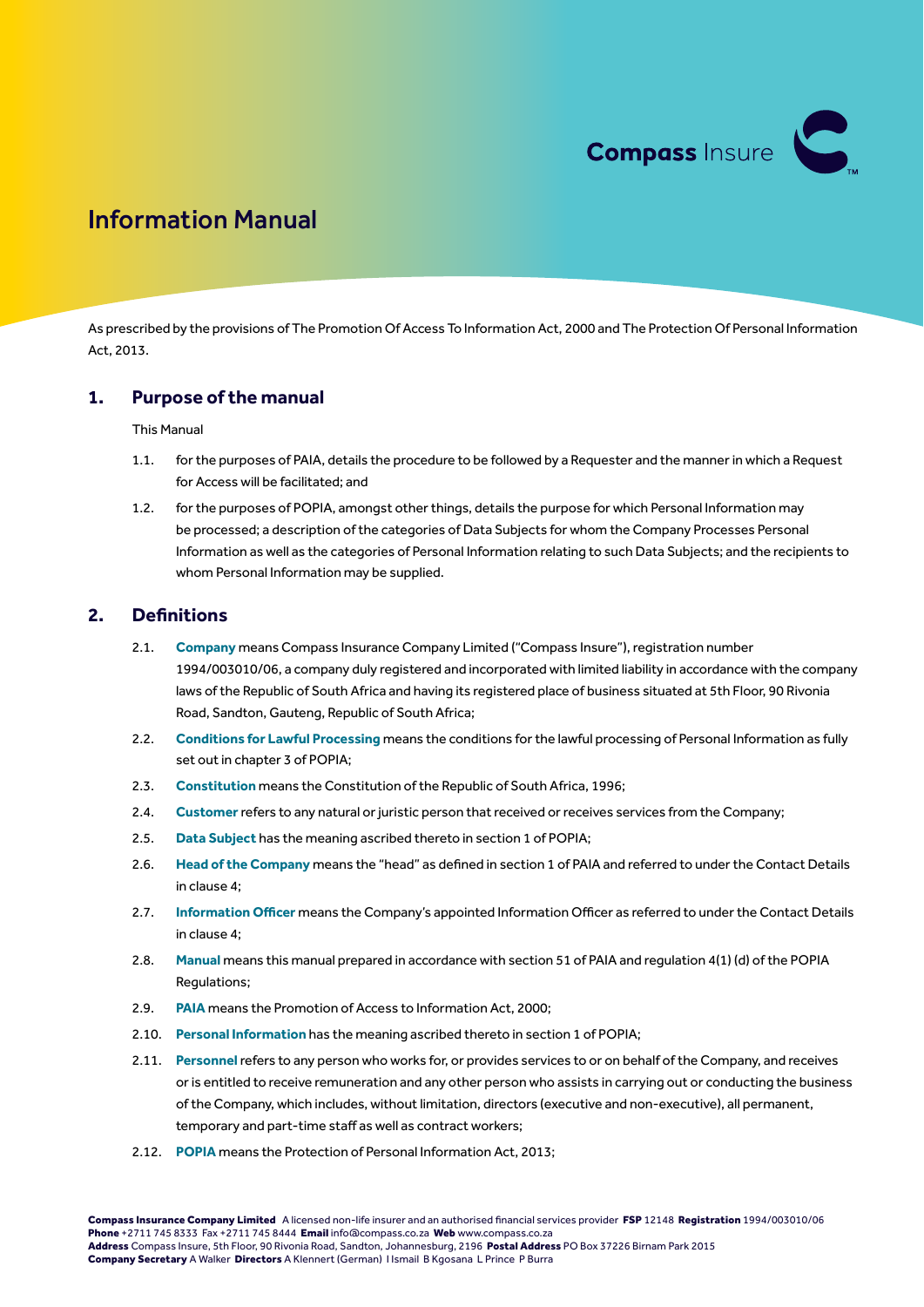- <span id="page-3-0"></span>2.13. **POPIA Regulations** mean the regulations promulgated in terms of section 112(2) of POPIA;
- 2.14. **Private Body** has the meaning ascribed thereto in sections 1 of both PAIA and POPIA;
- 2.15. **Processing** has the meaning ascribed thereto in section 1 of POPIA;
- 2.16. **Responsible Party** has the meaning ascribed thereto in section 1 of POPIA;
- 2.17. **Record** has the meaning ascribed thereto in section 1 of PAIA and includes Personal Information;
- 2.18. **Requester** has the meaning ascribed thereto in section 1 of PAIA;
- 2.19. **Request** for Access has the meaning ascribed thereto in section 1 of PAIA;
- 2.20. **SAHRC** means the South African Human Rights Commission.

Capitalised terms used in this Manual have the meanings ascribed thereto in Section 1 of POPIA and PAIA as the context specifically requires, unless otherwise defined herein.

#### **3. Introduction to Compass Insure**

Compass Insure is a licensed non-life insurer and authorised Financial Services Provider, FSP Number 12148. The Company operates as a specialty insurance company and is owned by Hannover Re South Africa Limited and is part of the worldwide Hannover Rückversicherungs-Aktiengesellschaft Group, based in Hannover Germany, which is one of the largest reinsurance groups in the world.

Compass Insure delivers insurance solutions through a robust and dedicated partner eco-system of Underwriting Management Agencies, InsureTech companies and insurance broker networks.

# **4. Contact details**

| Head of Company:     | Ismail E. Ismail (Managing Director)                    |
|----------------------|---------------------------------------------------------|
| Information Officer: | Adél Walker                                             |
| Physical address:    | 5th Floor, 90 Rivonia Road, Sandton, Johannesburg, 2196 |
| Postal address:      | PO Box 37226, Birnam Park, 2015                         |
| Telephone:           | 0117458333                                              |
| E-mail:              | info@compass.co.za                                      |
| Website:             | www.compass.co.za                                       |

#### **5. Who may request access to information**

- 5.1. In terms of PAIA, a Requester is only entitled to access to a record if the record is required for the exercise or protection of a right.
- 5.2. Only requests for access to a record, where the Requester has satisfied the Information Officer that the record is required to exercise or protect a right, will be considered.
- 5.3. A Requester may act in different capacities in making a request for a record. This will influence the amount to be charged when a request has been lodged.
- 5.4. Requesters may make a request as:
	- 5.4.1. a personal Requester who requests a record about him/herself;
	- 5.4.2. an agent Requester who requests a record on behalf of someone else with that person's consent and where it is required for the protection of that person's legal right;
	- 5.4.3. a third party Requester who requests a record about someone else with that person's consent and where it is required for the protection of that person's legal right; and
	- 5.4.4. A public body who may request a record if:
		- i. it fulfils the requirements of procedural compliance;

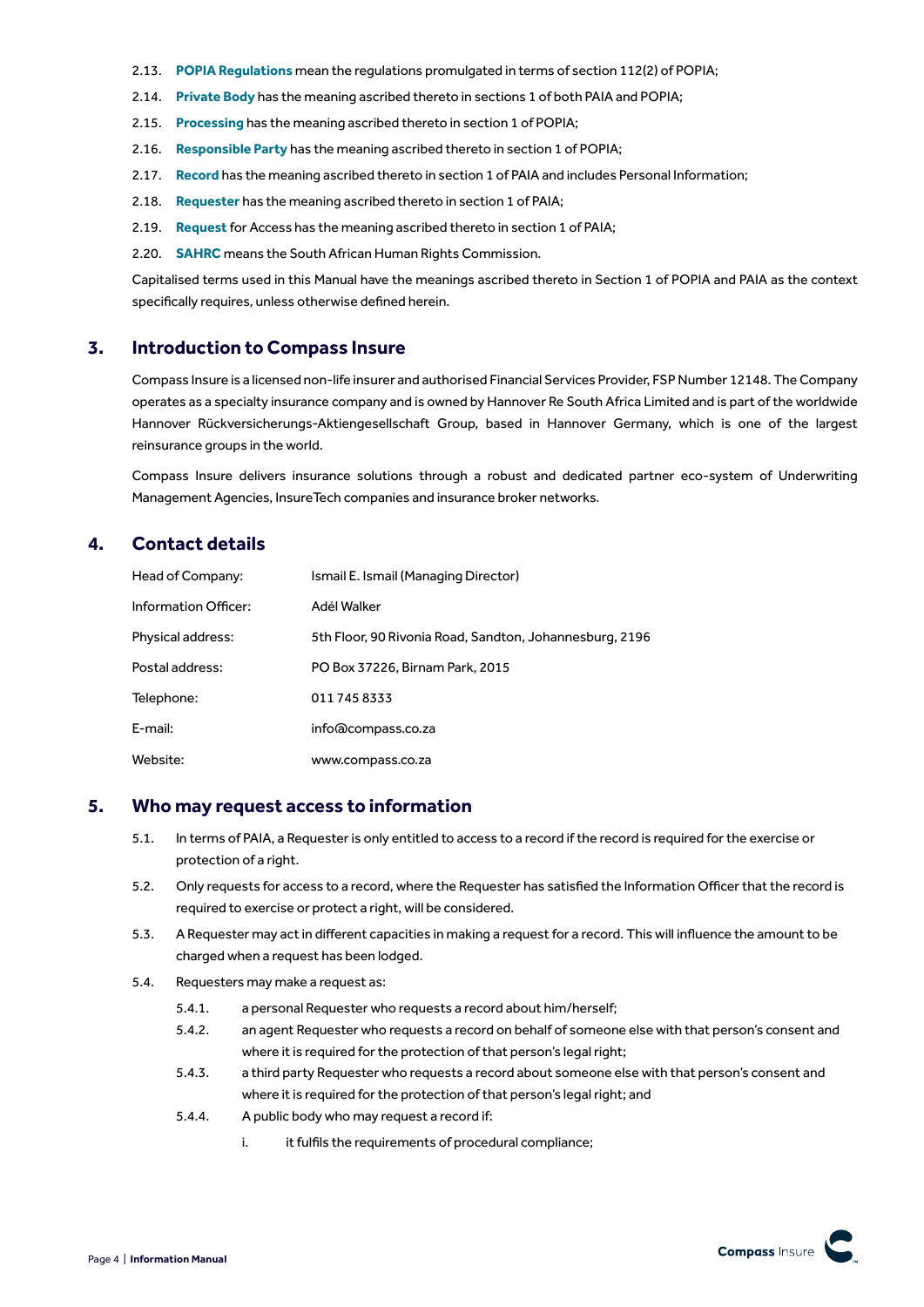- ii. the record is required for the exercise or protection of a right; and
- iii. no grounds for refusal exist.
- <span id="page-4-0"></span>5.5. Requesters are referred to the Guide in terms of Section 10 of PAIA, as compiled by the South African Human Rights Commission, which contains information for the purposes of exercising rights in terms of the Constitution. The Guide is available from the SAHRC. The contact details of the Commission: Postal Address: Private Bag 2700, Houghton, 2041. Telephone Number: +27-11-877 3600. Fax Number: +27-11-403 0625. Website: www. sahrc.org.za

#### **6. Policy with regard to confidentiality and access to information**

- 6.1. Compass Insure will protect the confidentiality of information provided to it by third parties, subject to the Company's obligations to disclose information in terms of any applicable law or a court order requiring disclosure of the information.
- 6.2. If access is requested to a record that contains information about a third party, the Company is obliged to attempt to contact this third party to inform them of the request. This enables the third party the opportunity of responding by either consenting to the access or by providing reasons why the access should be denied.
- 6.3. In the event that the third party furnishes reasons for the support or denial of access, the Information Officer will consider these reasons in determining whether access should be granted, or not.

### **7. Grounds forrefusal to grant access to records**

The main grounds to refuse a request for information are:

- 7.1. Mandatory protection of privacy of a third party who is a natural person, which would involve unreasonable disclosure of personal information of that natural person;
- 7.2. Mandatory protection of the commercial information of a third party, if the record contains trade secrets of that third party; financial, commercial, scientific or technical information which disclosure could likely cause harm to the financial or commercial interest of that third party; information disclosed in confidence by a third party to the institution, if the disclosure could put that third party at a disadvantage in negotiations or commercial competition;
- 7.3. Mandatory protection of confidential information of third parties if it is protected in terms of any agreement;
- 7.4. Mandatory protection of the safety of individuals and the protection of property;
- 7.5. Mandatory protection of records, which would be regarded as privileged in legal proceedings;
- 7.6. The commercial activities of the Company, including but not limited to: trade secrets of the Company, and certain financial, scientific or technical information which disclosure could likely cause harm to the financial or commercial interests of the Company;
- 7.7. Requests for information that are clearly frivolous or vexation, or which involve an unreasonable diversion of resources shall be refused.

### **8. The request procedure**

- 8.1. The Requester must use the form: [Request for Access](http://www.compass.co.za/wp-content/uploads/2021/05/CI_Request_for_Access_Form.pdf) to make the request for access to a record. This must be made to the Information Officer. This request must be made to the address or electronic mail address as set out in clause 4 of this Manual.
- 8.2. The Requester must provide sufficient detail on the request form to enable the Information Officer to identify the record and the Requester.
- 8.3. The Requester should also indicate which form of access is required in terms of clauses 9 and 10 of this Manual.
- 8.4. The Requester should also indicate if any other manner is to be used to inform the Requester and state the necessary particulars to be so informed.
- 8.5. The Requester must identify the right that is sought to be exercised or to be protected and provide an explanation of why the requested record is required for the exercise or protection of that right.

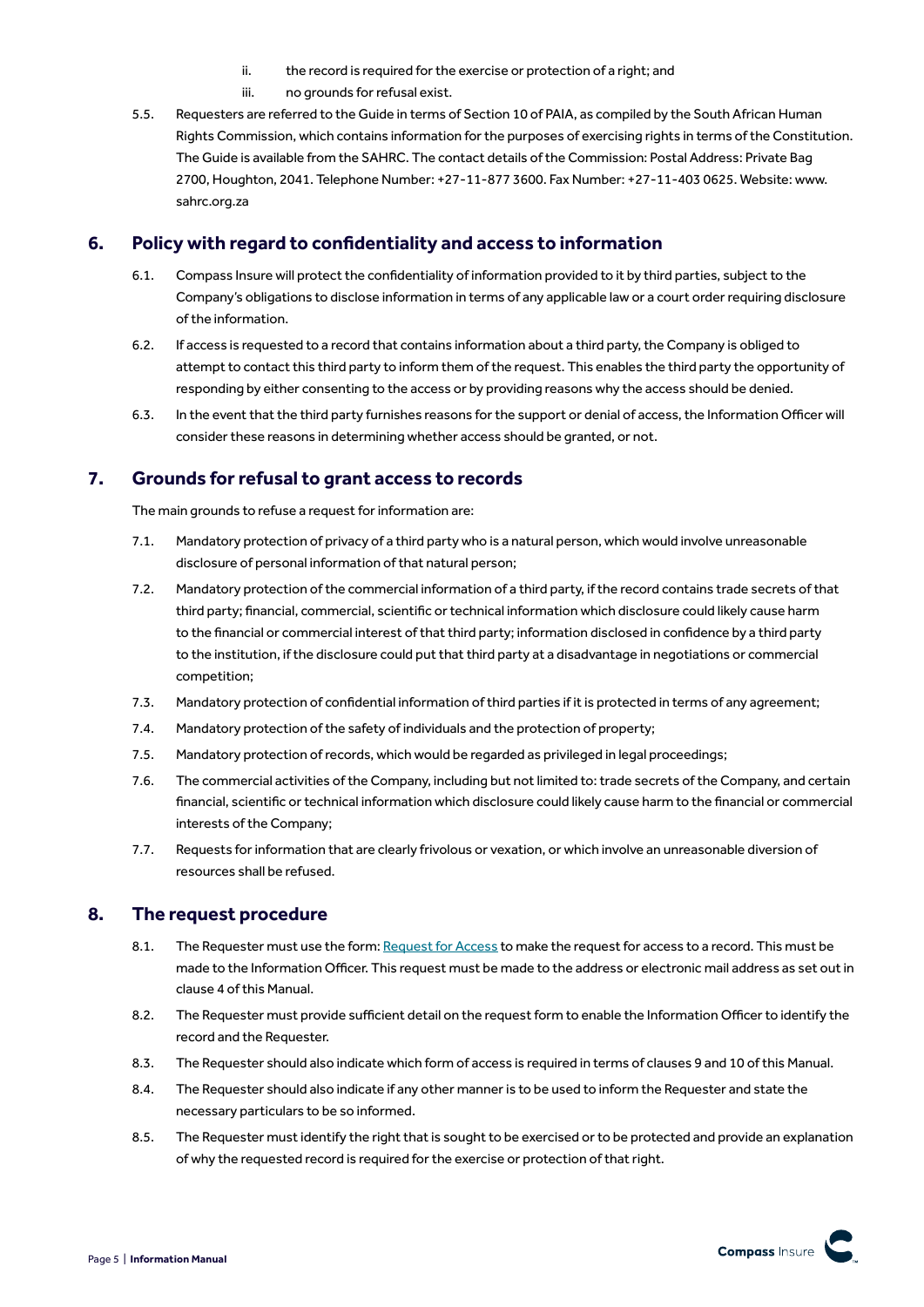- <span id="page-5-0"></span>8.6. If a Request is made on behalf of another person, the requester must then submit proof of the capacity in which the requester is making the request to the satisfaction of the Information Officer.
- 8.7. The requisite fees payable are set out in the  $\Delta p$  endix  $A$  Prescribed fee schedule hereto.

## **9. Categories ofrecords held by the company**

9.1. Operational Information

This is the information relating to the business activities of the company, and includes information such as contracts between the Company and agents and service providers, the records of claims and premiums, the relevant slips, cover-notes, and other contractual documents relating to reinsurance treaties and facultative arrangements with reinsurers, accounting and investment activities.

9.2. Administration

This is the information relating to the day-to-day running of the Company, and is generally of little or no use to persons outside the organisation. This information includes items such as the internal telephone lists, address lists, company policies, company contracts, employee records and general "housekeeping" information.

9.3. Communications

This includes correspondence to and from persons within and without the Company.

9.4. Legal

The company records required by the Registrar of Companies in terms of the Companies Act, 61 of 1973;

The insurance and related records required by the Authorities representing the Prudential Authority and the Financial Services Conduct Authority, as regulated by the Financial Sector Regulation Act, 9 of 2017, and in terms of the:

- 9.4.1. Insurance Act, 18 of 2017;
- 9.4.2. Short-Term Insurance, 53 of 1998;
- 9.4.3. Financial Advisory and Intermediary Services Act, 37 of 2002.

The tax records filed in accordance with the:

- 9.4.4. Income Tax Act 58 of 1962, and
- 9.4.5. Value-Added Tax Act, 89 of 1991.

The human resources and related records required in terms of the:

- 9.4.6. Unemployed Insurance Act, 30 of 1966;
- 9.4.7. Occupational Health and Safety Act, 85 of 1993;
- 9.4.8. Labour Relations Act, 66 of 1995;
- 9.4.9. Basic Conditions of Employment Act, 75 of 1997;
- 9.4.10. Employment Equity Act, 55 of 1998;
- 9.4.11. Skills Development Levies Act, 9 of 1999

#### **10. Categories ofrecords that are available without request**

- 10.1. Certain records are available without needing to be requested in terms of the request procedures set out in PAIA and provided for in this Manual.
- 10.2. This information may be inspected, collected, purchased or copied (at the prescribed fee for reproduction) at the Company's offices; e.g. marketing brochures.
- 10.3. Certain information is also freely available on the Company's website (www.compass.co.za).

### **11. Processing of personal information**

11.1. The Company needs Personal Information relating to both individual and juristic persons in order to carry out its business and organisational functions.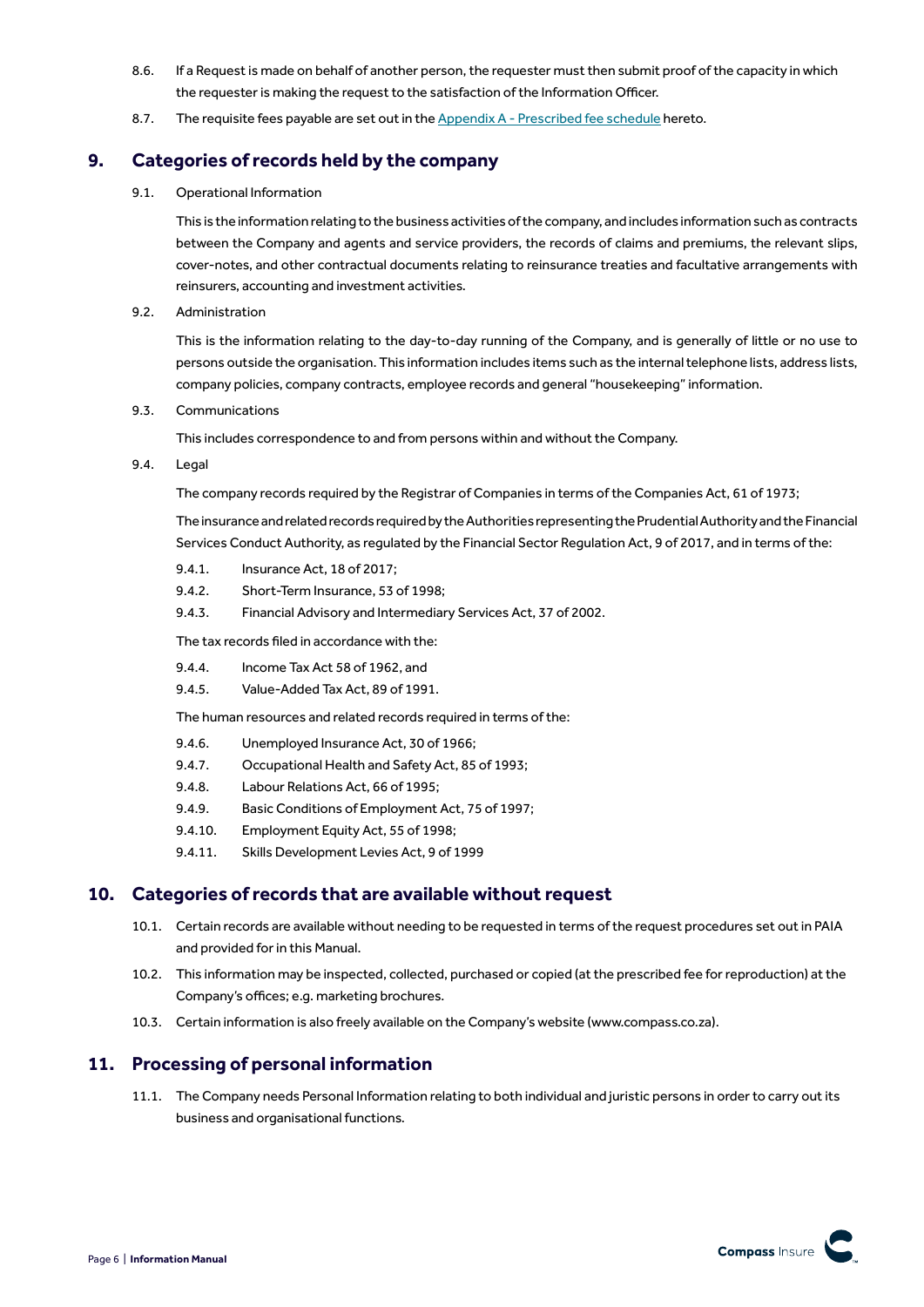- <span id="page-6-0"></span>11.2. The Company is accordingly a Responsible Party for the purposes of POPIA and will ensure that the Personal Information of a Data Subject:
	- 11.2.1. is processed lawfully, fairly and transparently. The Company must also have a legal basis (for example, contractual) to process Personal Information;
	- 11.2.2. is processed only for the purposes for which it was collected;
	- 11.2.3. will not be processed for a secondary purpose unless that processing is compatible with the original purpose.
	- 11.2.4. is adequate, relevant and not excessive for the purposes for which it was collected;
	- 11.2.5. is accurate and kept up to date;
	- 11.2.6. will not be kept for longer than necessary;
	- 11.2.7. is processed in accordance with integrity and confidentiality principles; this includes physical and organisational measures to ensure that Personal Information, in both physical and electronic form, are subject to an appropriate level of security when stored, used and communicated by the Company, in order to protect against access and acquisition by unauthorised persons and accidental loss, destruction or damage;
	- 11.2.8. is processed in accordance with the rights of Data Subjects, where applicable.
- 11.3. Data Subjects have the right to:
	- 11.3.1. be notified that their Personal Information is being collected by the Company. The Data Subject also has the right to be notified in the event of a data breach;
	- 11.3.2. know whether the Company holds Personal Information about them, and to access that information. Any request for information must be handled in accordance with the provisions of this Manual;
	- 11.3.3. request the correction or deletion of inaccurate, irrelevant, excessive, out of date, incomplete Personal Information by completing and submitting the prescribed [Objection Form](http://www.compass.co.za/wp-content/uploads/2021/05/CI_Objection_POPI.pdf) or [Request for Correction or](http://www.compass.co.za/wp-content/uploads/2021/05/CI_Request_POPI.pdf)  [Deletion Form](http://www.compass.co.za/wp-content/uploads/2021/05/CI_Request_POPI.pdf) as the case may be;
- 11.4. The Company may transfer data trans-border in order to store data with third party cloud storage providers.

#### **12. Categories of data subjects and their personal information**

12.1. Clients – Natural Persons

Names, contact details, postal address, date of birth, ID number, Tax related information, nationality, gender, confidential correspondence

12.2. Clients – Juristic Persons / Entities

Names of contact persons, Name of Legal Entity, Physical and Postal address and contact details, Registration Number, Founding documents, Tax related information, authorised signatories

12.3. Service Providers

Names of contact persons; Name of Legal Entity, Physical and Postal address and contact details, Registration Number, Founding document, Tax related information, authorised signatories, beneficiaries, ultimate beneficial owners

12.4. Suppliers

Names of contact persons; Name of Legal Entity, Physical and Postal address and contact details, Registration Number, Founding document, Tax related information, authorised signatories, beneficiaries, ultimate beneficial owners

12.5. Employees / Directors

Gender, Pregnancy, Marital Status, Ethnicity, Age, Language, Education information, Financial Information, Employment History, ID number, Physical and Postal address, Contact details, Criminal behaviour, Well-being